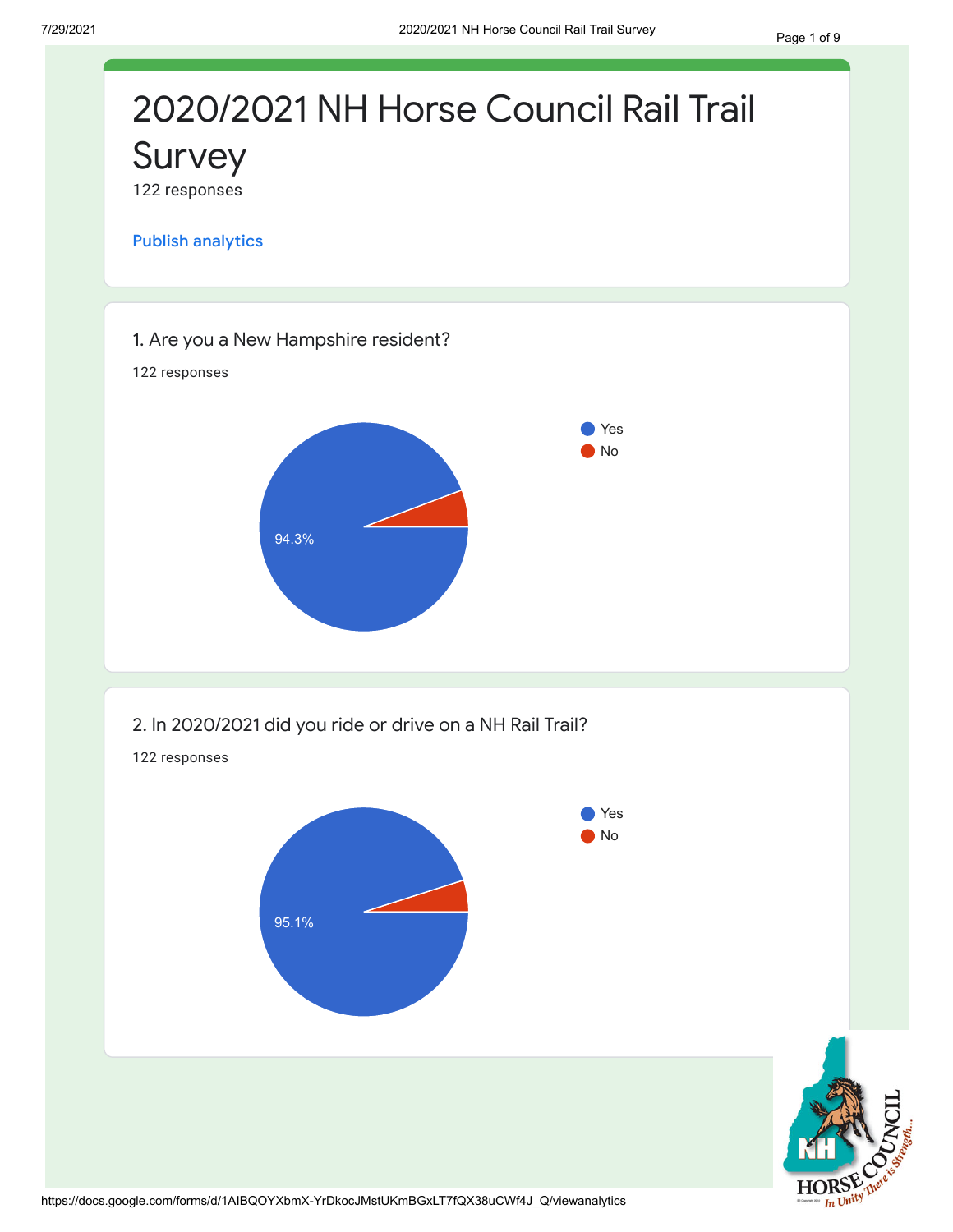## **Please see results of Questions 3 and 4 after Question 7.**

3. In 2020/2021 Please list the names of the NH Rail Trails you have ridden or driven on ie. Rockingham RT, Northern RT, Cheshire RT, etc.

113 responses

4. In 2020/2021, Please list the towns where you accessed the Rail Trail ie. Fremont, Concord, Swanzey, etc.

113 responses

5. In 2020/2021 which New Hampshire county/counties do you ride or drive on a Rail Trail?

119 responses

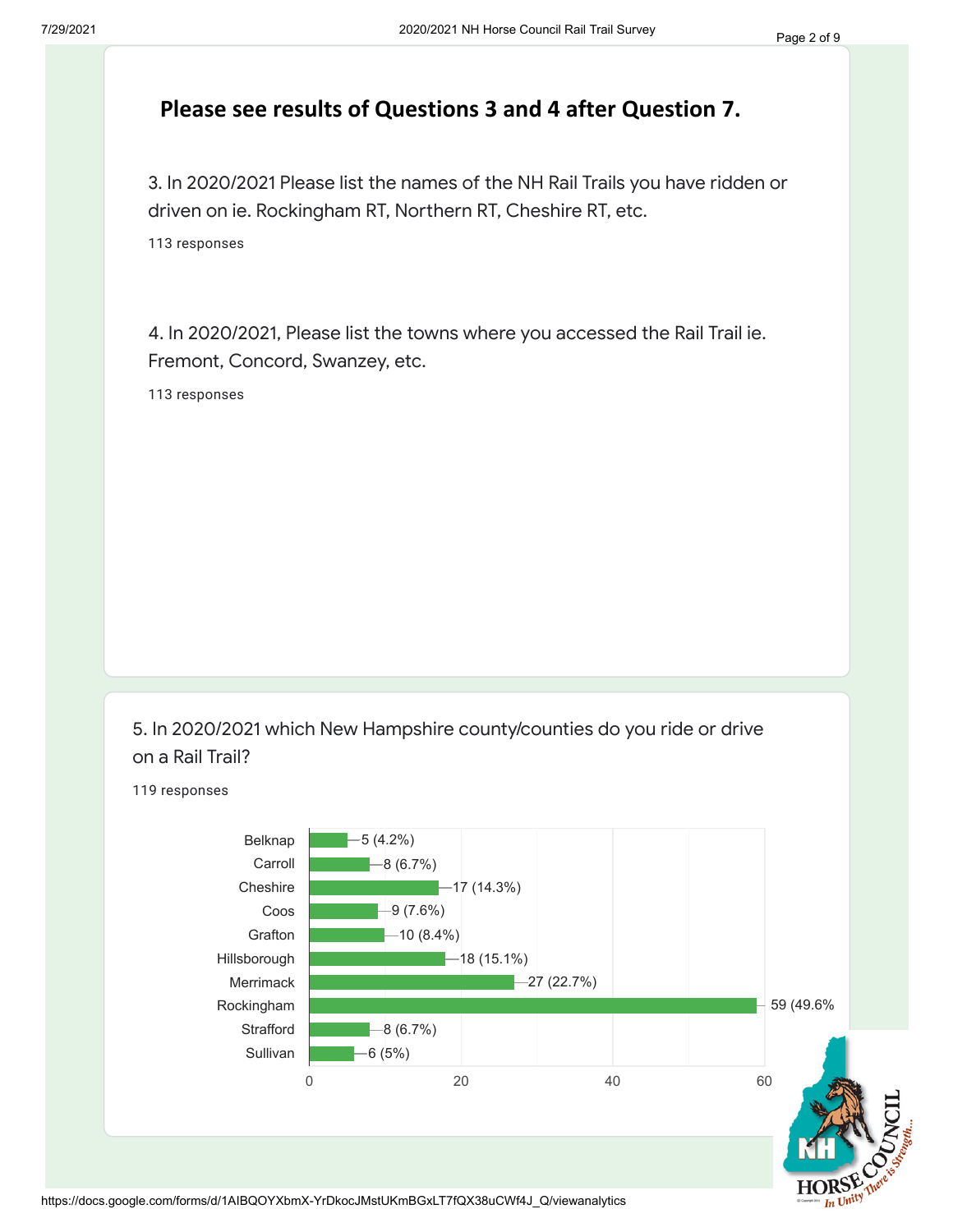

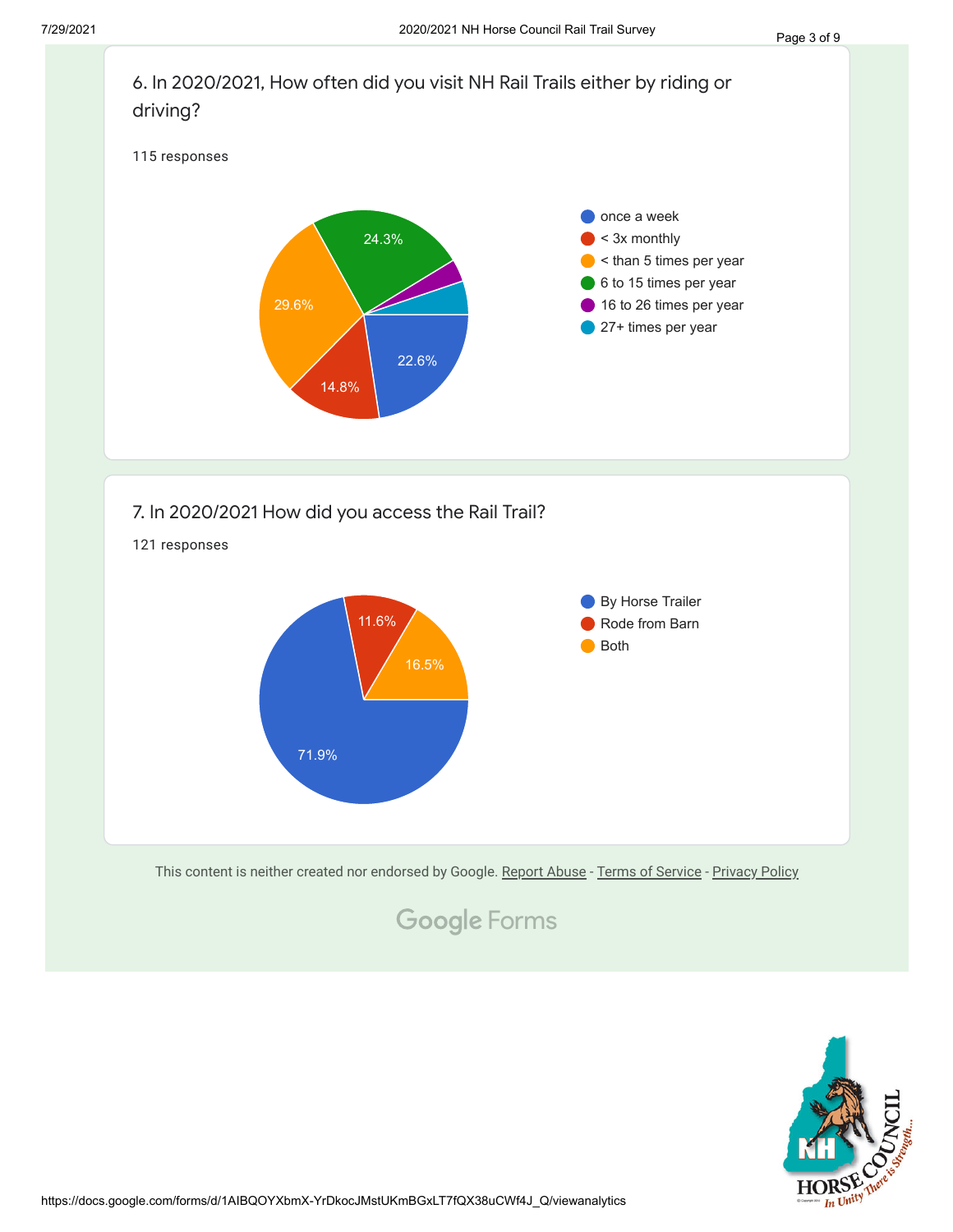**3. In 2020/2021 Please list the names of the NH Rail Trails you have ridden or driven on ie. Rockingham RT, Northern RT, Cheshire RT, etc.** Cheshire RT Rockingham, Rochester, Northern, Andover Rockingham Rail Train and Presidential Rail Trail Rockingham Northern RT Rockingham rt, northern Rt, Rockingham RT Rockinghan rail trail Rockingham rt , Fremont rt

Cheshire, Sugar River Rockingham rail trail We use the one that runs through Nashua/Pepperal Northern Rail Trail Rockingham RT, Windham RT **Plymouth** Rockingham RT Gorham rail trail Northern RT Piscataquog Rail Trail, New Boston Mason RT, Hillsboro RT Boscawen RT, Andover RT

Cheshire, Ashuelot, Hollis Rockingham, Granite State, common Pathway Rockingham RT Rockingham RT Northern Rail Trail Rockingham RT, Northern RT, Cheshire RT, Asheolot RT. Rockingham RT Northern Rail Trail Northern and Rockingham Rockingh RT **Cheshire** Rockingham Fremont Sullivan County in Newport to claremont Rockingham Rockingham Rockingh RT Rockingham Cheshire RT, Ashuelot RT, Hinsdale RT, Rockingham Cheshire RT I'm not actually sure which one it was Rockingham RT New Boston/Derry windham rail/mason rail Rockingham RT Northern RT Mason,RT Presidential Rail Trail, Ammonoosuc Rail Trail

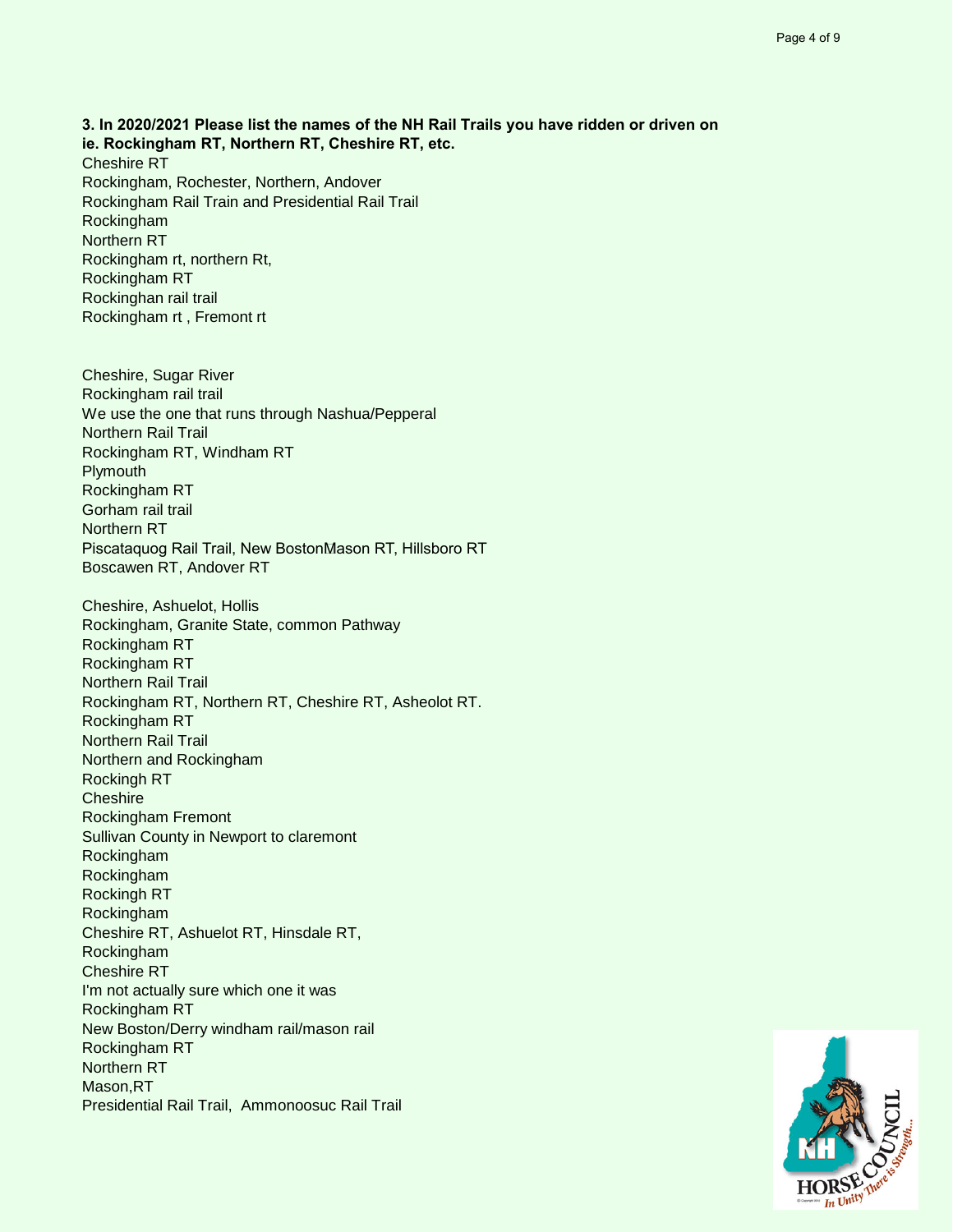Rocking ham RT

Rockingham the section in claremont to newport Potter place/andover Andover Rockingham RT, Candia RT, Fremont RT, Epping RT Cheshire RT Rockingham Ashuelot, Mason, past monadnock speedway **Jefferson** Plymouth RT, Fremont RT⊡ Rockingham rt Rockingham rockingham Fremont rail trail Rockingham RT Rockingham RT Rockingham Rail Trail Northern RT

Derry Windham, Londonderry, new Boston, Rockingham recreational rail trail

**Derry** New Boston Northern RT Franklin Andover RT Rockingham RT Rockingham RT **Cheahire** Name northwood meadows Rockingham RT Northern RT Rockingham **Cheshire** Cheshire rt Jefferson nh NH rail trail New Boston Rail trail Rockingham RT Northern RT

Northern Rail Trail cheshire RT, Swanzey RT Cheshire RT Cheshire rail Trail New Boston rail trail Northern rail trail, Rockingham rail trail Rockingham

All of the Cheshire county trails Amherst, Mason I think northern RT Rockingham RT

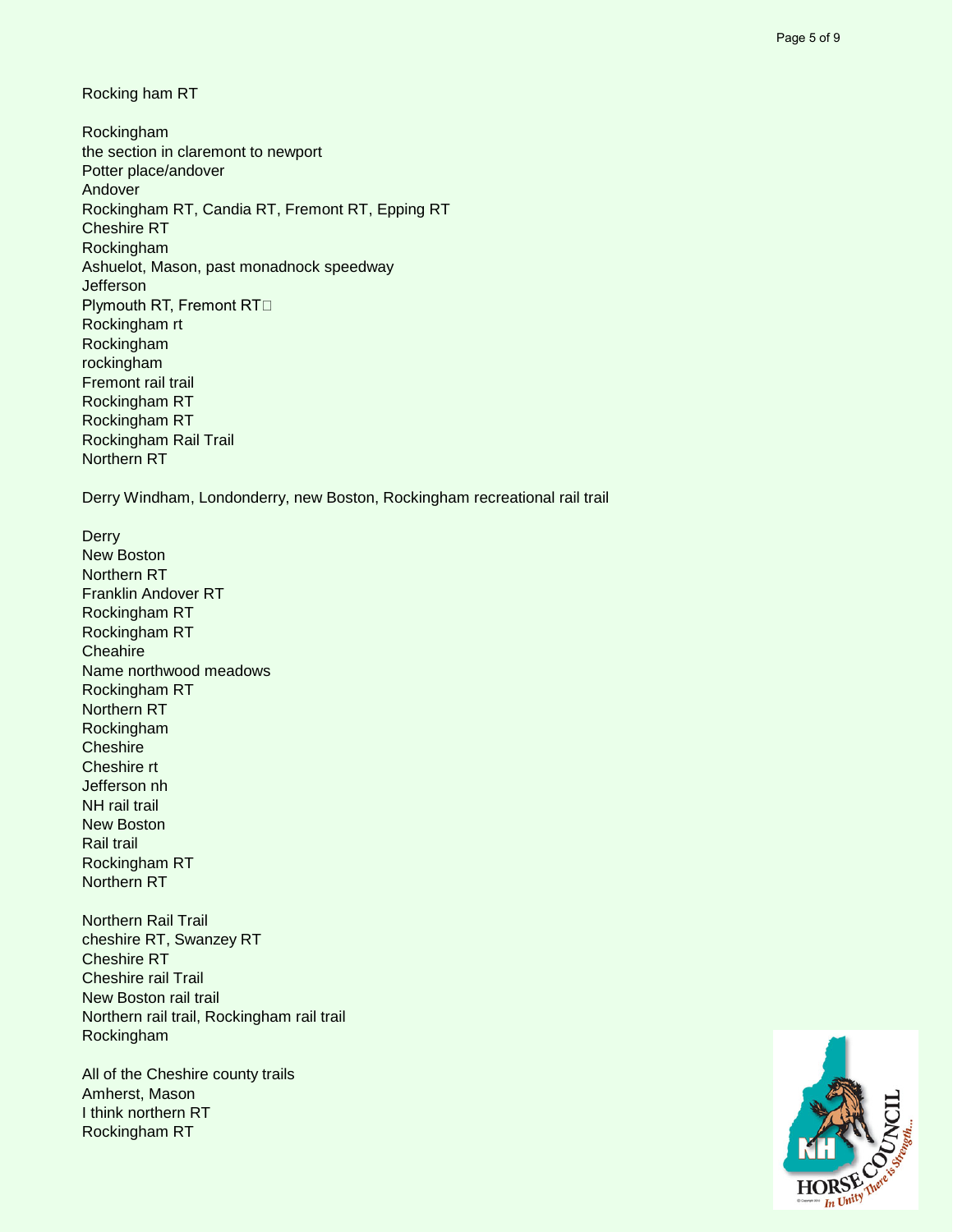Grafton area Rockingham Boscawen NH, Andover NH Franklin, Andover Bearbrook Would love to ride the cotton valley rail trail in Carroll County. Northern Rail Trail Northern rt Rockingham, Cheshire Rockingham RT and all around Epping, Candia, and beyond. Farmington rt, Rochester rt **Chesire** Rockingham RT Brookline NH Rockingham Rockingham and Fremont/Raymond one

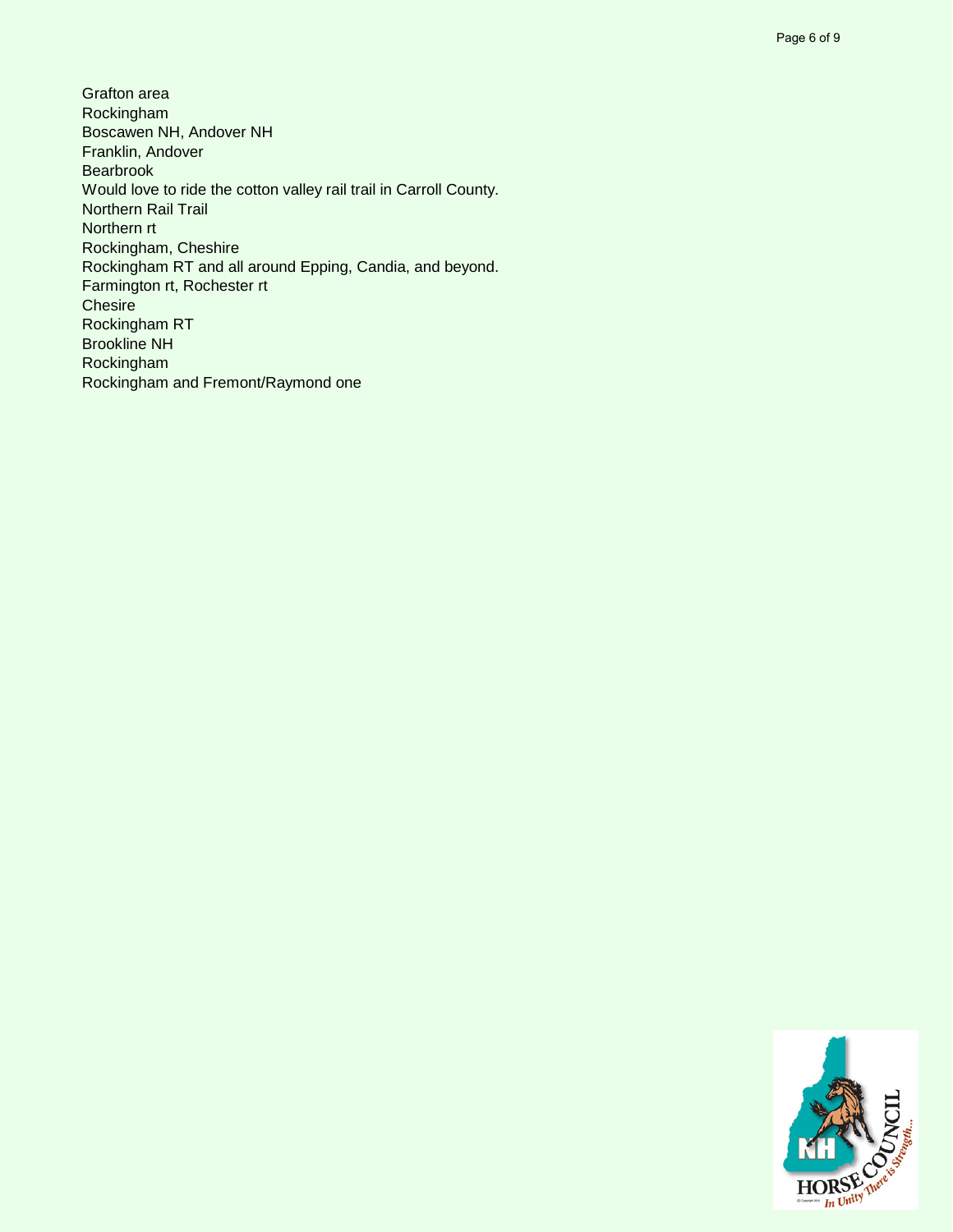**4. In 2020/2021, Please list the towns where you accessed the Rail Trail ie. Fremont, Concord, Swanzey, etc.** Swanzey, Fitzwilliam

Epping, Auburn, Farmington, Rochester Danville, Gorham, Randolph, Jefferson, Fremont, Windham Boscawen. Franklin Concord, Manchester Fremont Fremont and Candia Fremont, epping, Candia, Auburn, newfields, Raymond

Keene, Swanzey, Fitzwilliam. Newport Fremont Nashua, Hollis Andover Potters Place Fremont, Candia, Epping, Raymond, Newmarket, Auburn, Derry Plymouth Rumney Candia, Epping, Fremont, Raymond Gorham Lebanon, Enfield New Boston, Mason, Hillsboro Boscawen, Andover

Fremont Fremont, Epping, Newfields Andover Fremont, Concord, Swanzey, Fitzwilliam Fremont, Epping Danbury, also near Plymouth Franklin, Fremont Fremont, Candia Swanzey, Hinsdale Fremont Auburn Candia Rochester Newport Fremont Fremont, Strathem Fremont, Candia fremont, candia, auburn, colebrook Swanzey, Troy, Hinsdale, Fitzwilliam Fremont Swanzey, Fitzwilliam, Hinsdale, Keene Boscawen **Newton** 

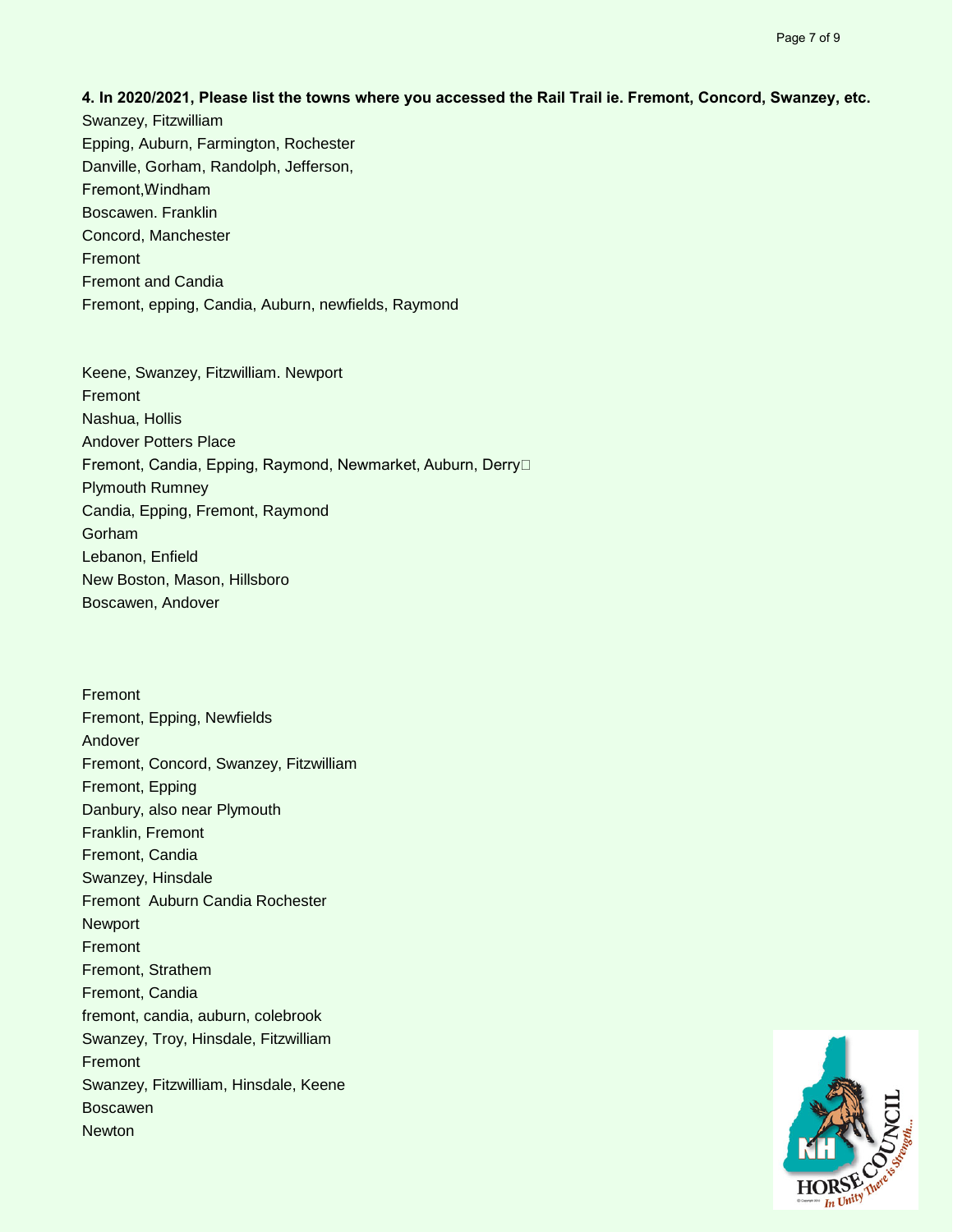New Boston/Derry/Mason Auburn, Candia and Fremont Andover Mason Whitefield, Jefferson, Littleton

## Epping

**Sandown** claremont Andover Andover Fremont, Candia, Epping Swanzey, Keene, Fitzwilliam , Westmoreland Fremont Swanzey, Mason and I forget the other Jefferson, lancaster Plymouth, Fremont Fremont Fremont, Epping, Newfields epping Fremont Fremont, Hampstead, Danville fremont, candia, raymond Fremont Andover Andover Fremont, old coach road new Boston, Derry. Hopkinton **Derry** New Boston Andover Franklin, Andover, boscawen Sandown, Fremont Fremont **Swanzey Northwood** Epping **Danbury** Candia, Raymond, Auburn Troy, Fitzwilliam **Swanzey** Jefferson and whitefiekd Lakes region New Boston Newport